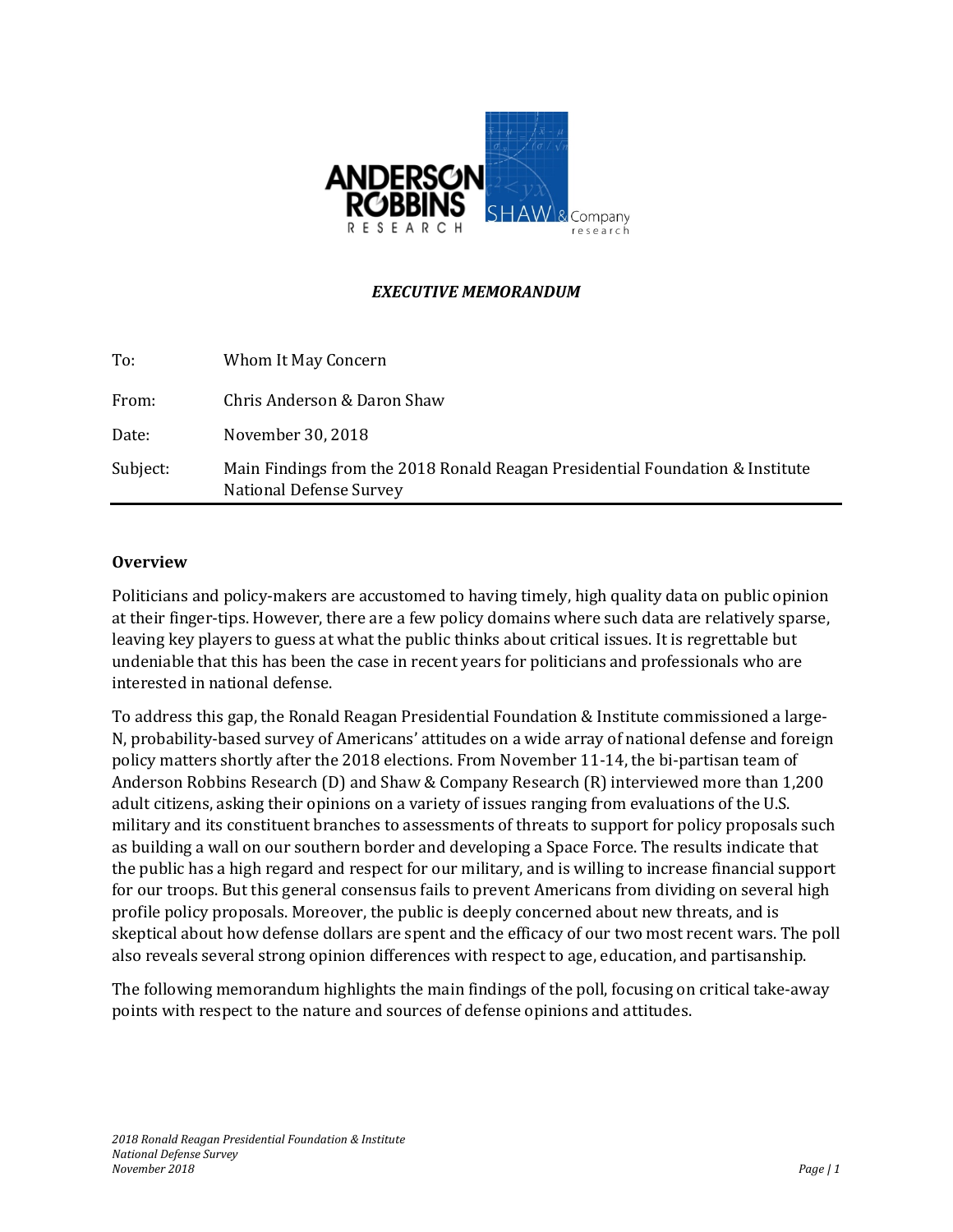## **Mood of the Country**

Unsurprisingly, Americans are divided on where the country is headed and the nature of our challenges. A majority (54%) think the country is headed in the wrong direction while 37% think we are moving in the right direction. Historically, the "direction" question tends to produce slightly negative assessments overall, and the distribution we see here is fairly normal. As might be expected, there is a striking partisan divide on this item: 83% of Democrats think the country is headed in the wrong direction whereas 69% of Republicans think we're headed in the right direction.





When asked about the most important issue facing the country, almost one-in-four (22%) say politics and partisanship, followed by immigration (12%), corruption and incompetent political leaders (10%), health care (9%), and the economy (8%). Put another way, about one-third of Americans offered partisanship or poor political leadership as the most important problem facing the country today. This sentiment is consistent across demographic and political sub-groups—no one is particularly happy with today's politics. When it comes to substantive issues, the main partisan divide is that Democrats are much more likely to cite health care as the most important issue (12%) while Republicans are more likely to cite immigration (24%) and independents are more likely to cite the economy (14%).

# **Confidence in Military Institutions and Professions**

In both relative and absolute terms, trust and confidence in the U.S. military is high. Ninety-three percent of Americans say they have confidence in the U.S. military (70% say "a great deal of confidence"). This compares favorably to other well-regarded institutions (83% have confidence in law enforcement; 70% have confidence in the Supreme Court; 61% have confidence in the public schools) and blows away more contentious institutions (42% have confidence in the news media; 39% have confidence in Congress).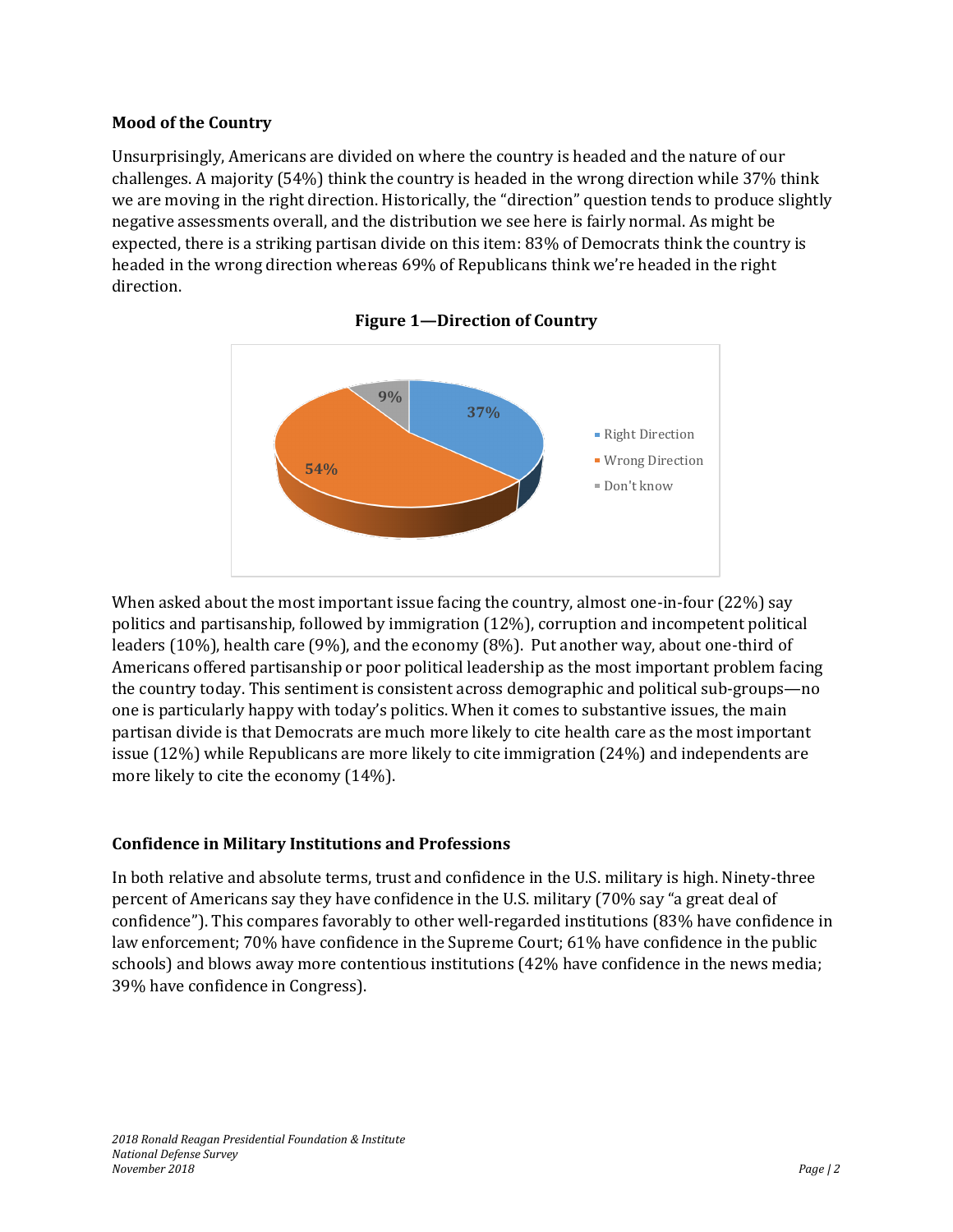

# **Figure 2—Trust in Institutions**

This sentiment translates to positive assessments of individual representatives of the profession, as well. Ninety-one percent are trusting or confident in U.S. military personnel, compared to 90% for doctors and teachers, and 78% for clergy. As might be expected, confidence in our servicemen and servicewomen greatly outstrips that expressed for some of the more controversial professions, such as news reporters (51% have confidence), members of Congress (47%), and Wall Street executives (32%).

This confidence in the military, along with an appreciation for their purpose, is manifest in broad public support for increasing government spending on the military.

Seventy-five percent of Americans support increasing spending, with 48% strongly supporting. In fact, only education (87% support) and health care (76%) rival national defense as popular candidates for increased government spending.

But while support for increased defense spending is generally high, it varies across key demographic and political groups. Most notably, those under 30 years of age, those with a college degree, and Democrats are much less likely to support increased defense spending.

More broadly, Democrats favor spending on education and healthcare and deprioritize spending on border security. Republicans, on the other hand, favor spending on the military and border security (and, to a lesser degree, education) – while deprioritizing foreign aid.

# **Assessments of U.S. Military Effectiveness and Efficiency**

When asked to rate the different branches of the U.S. military, Americans award high marks to each. At the very top, 91% say the Marines are somewhat or extremely effective, while 90% say the same about the Army, Navy, and Air Force. When forced to choose the branch that is most effective for the American people, 27% choose the Marines compared to 22% for the Army, 18% for the Air Force, and 14% for the Navy. These differences are driven by small yet significant variation by partisanship. Republicans are more bullish on the Marines—32% of GOPers say Marines are the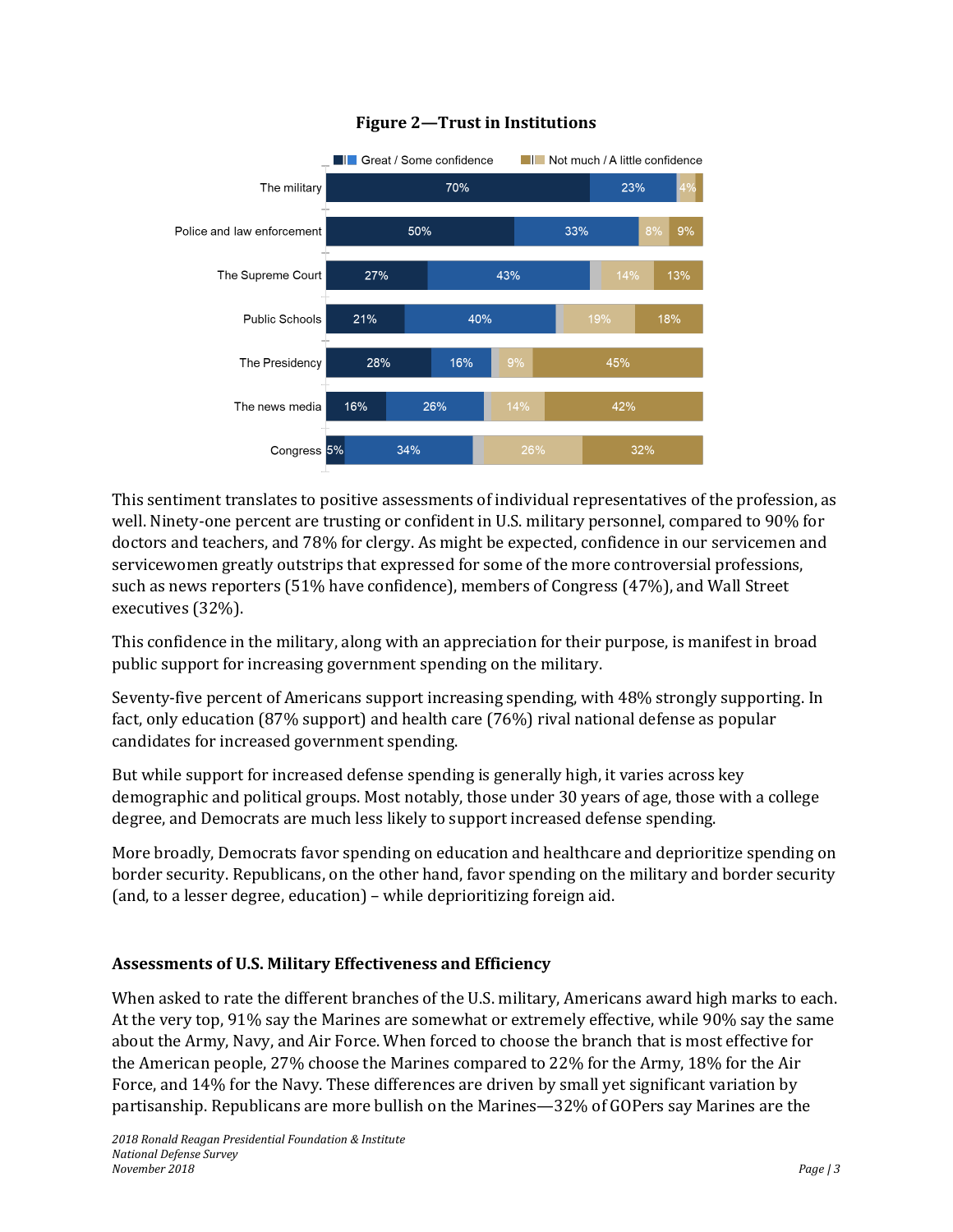most effective branch. Democrats, on the other hand, are more likely to rate the Army as the most effective branch (27%). This may be rooted in the reputations of these different branches: Marines have a reputation for being gung-ho and aggressive whereas the Army has a reputation for being more egalitarian and (relatively) democratic.



**Figure 3—Most Effective Branch of U.S. Military**

What is it that the U.S. military does well? Eight-four percent rate our space technology as "the best" or "one of the best" in the world. Seventy-four percent give the military these high marks for artificial intelligence, as do 67% for cyber-security. However, most citizens do not see the U.S. military as the unquestioned leader in these arenas: one-quarter (27%) see the U.S. as the outright best in space technology, and less than two-in-ten feel similarly about U.S. capabilities in AI and cyber security.

The sterling reputations of the existing branches do not necessarily mean the public favors the creation of a new branch. In fact, while 48% support the creation of a Space Force, 43% oppose the idea. Given the ties between the "Space Force" moniker and Donald Trump, it unsurprising that views of the president drive views on creating a Space Force. Those with a favorable view of Trump overwhelmingly favor the idea (68% favor); those with an unfavorable view of Trump overwhelmingly oppose it (60% oppose). Support is also higher among groups that tend to have a more favorable view of Trump: men (54%), those without a college education (54%), and Republicans (66%).

Similarly, Americans do not necessarily think a bigger military is all that desirable. Only 28% think the U.S. military is "too small," whereas 55% think its current size is "about right." On the other hand, just 13% think the military is "too big", with college-educated men (24%) and those under 30 say the most likely to think so.

The American public is also skeptical about the efficacy of government spending on the military. Seventy-eight percent (and 86% of veterans) think the defense budget has at least some waste and fraud (33% think there is a "great deal" of waste and fraud). And more than sixty percent say that the Congress does not provide enough oversight of defense spending. Still, this skepticism is clearly directed at money spent on administration and weapons programs rather than military personnel: 72% say military personnel are underpaid.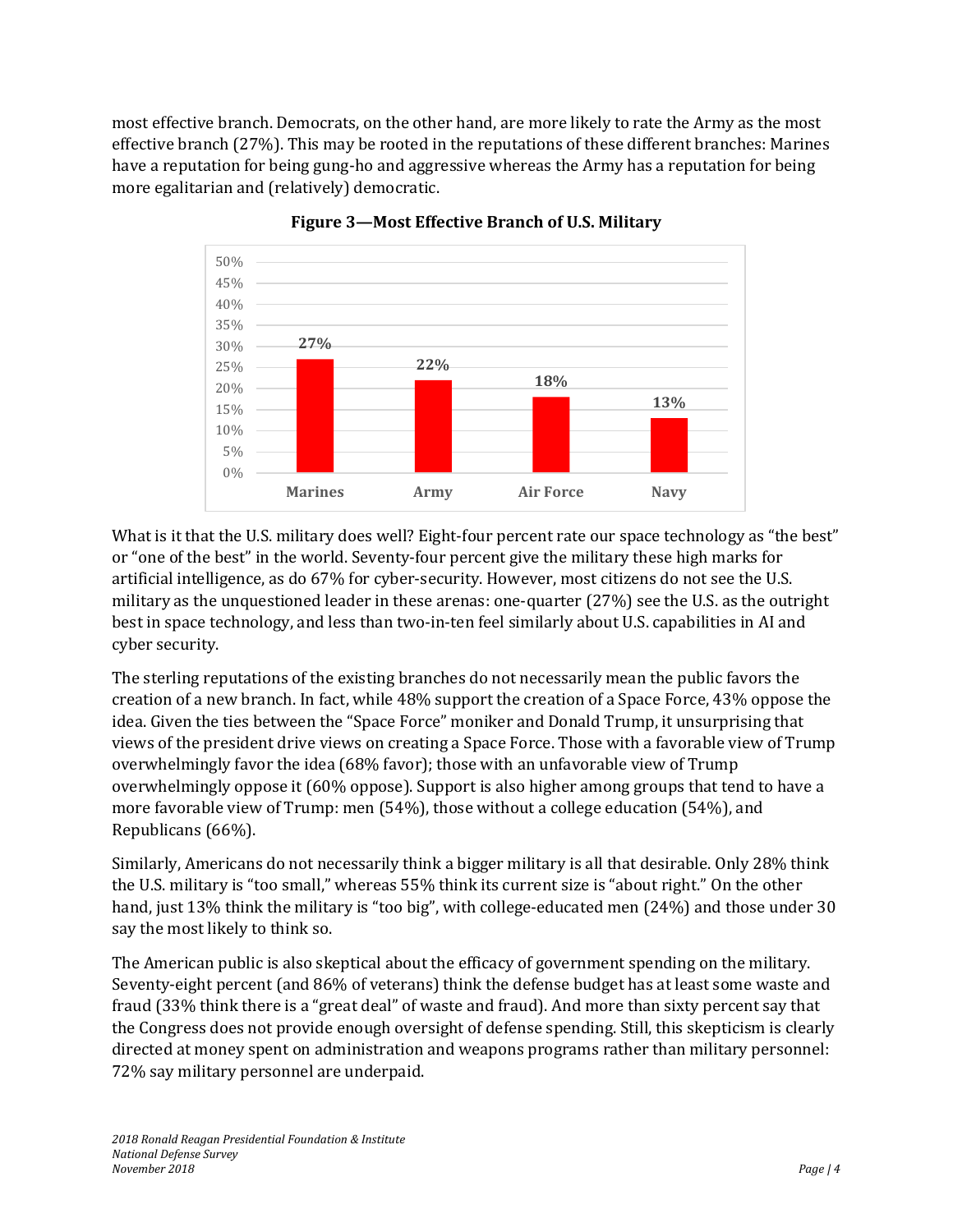### **Assessments of U.S. Enemies, Allies, and Threats**

#### Enemies: The Usual Suspects plus Some Surprises

Americans identify three "hot-spots" as the most pressing threats to American security: the Middle East (27%), East Asia (24%), and South Asia (15%). Those in active-duty households, however, emphasize East Asia (28%) and play down the threat from the Middle East (17%).

These views about regional threats are reinforced by assessments of whether specific countries are "allies" or "enemies." North Korea (86%), Iran (82%), Syria (73%), Russia (73%), Afghanistan (68%), and Iraq (67%) are viewed by overwhelming majorities as "enemies." Even here, however, there are notable disagreements. Republicans (65%) are less likely than Democrats (85%) to think of Russia as an enemy. Younger voters are also less likely to think of Russia as an enemy.

Interestingly, although China is often regarded as an enemy (55%), a sizable minority considers the Asian colossus an ally (38%). Americans also hold mixed views on Venezuela, which has been a thorn in the side of the U.S. government for years (35% ally, 46% enemy).

Perhaps even more surprising are the negative views many Americans hold towards some traditional U.S. allies. For example:

- Turkey: 50% ally, 35% enemy;
- Saudi Arabia: 38% ally, 53% enemy; and
- Pakistan: 25% ally, 65% enemy.



# **Figure 4—Assessments of Other Countries**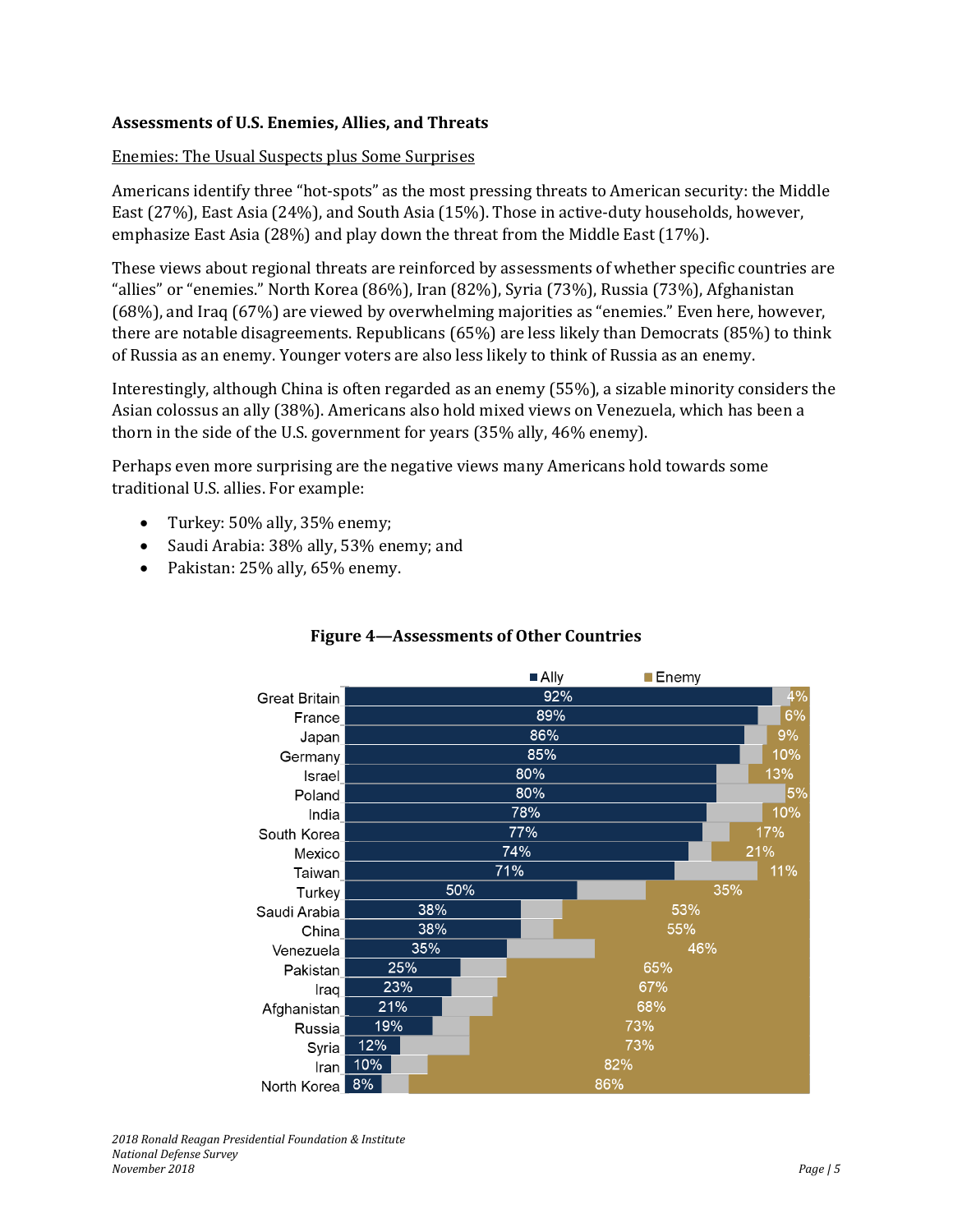When asked which country poses the greatest threat to the U.S., a plurality select Russia (30%), followed by China (21%), and North Korea (18%). No other country garners more than 7% (Iran). While Democrats and Republicans tend to agree on the threat posed by North Korea, Democrats are more likely to see Russia as the greatest threat (46%), while Republicans eye China suspiciously (30%).

What are the biggest concerns Americans have about Russia? Thirty percent say it is aiding Iran and other rogue regimes. American are also concerned about cyber-attacks (24%) and interference in our elections (16%). In what can only be seen as a sign of the times, only 12% fear a Russian thermo-nuclear attack and a mere 11% are worried about the Russians invading one of the former Soviet republics.

When asked about their biggest concerns about China, 36% choose the Chinese government holding \$1.2 trillion in U.S. debt. The next greatest concerns are China becoming the world's number one super-power (17%), unfair trade practices (15%), and technology theft (14%).

The U.S. public is generally wary about dealing with regimes such as these, and sentiment is squarely against allowing non-democratic regimes to gain access to our military's weaponry. Eighty-seven percent oppose selling arms to authoritarian regimes who are not strong allies of the U.S.

# Allies: Hail, Britannia! (But NATO Needs to Pay its Bills)

On the "friend" side of the ledger, the "special relationship" between the U.S. and Great Britain is more than just a phrase for Americans—92% rate the Brits as an ally. France, Japan, Germany, Israel, Poland, India, South Korea, Mexico, and Taiwan also qualify as allies, according to the U.S. public.

Attitudes towards our main alliance are positive, though not entirely sanguine. Fifty-nine percent, for example, are favorable towards NATO. But 24% are unfavorable. Furthermore, 61% say our NATO allies should do more, compared to 26% who say they are doing enough.

## Threats: Nuclear, Conventional, and Cyber Warfare

In addition to seeing countries as friends or foes, Americans have a variety of intriguing opinions on specific threats and potentially prophylactic policies.

As seen in its opinions about the Russian threat, the public is substantially more concerned about cyber-attacks on the government grid and on personal accounts and information (92% each) than nuclear war (60%) or conventional military attacks (50%). Indeed, attitudes on the threat of thermo-nuclear war are notably optimistic:

- Eighty-five percent think we would be able to shoot down ICBMs fired from another country.
- Sixty-five percent think we would win a war with a nuclear power.
- Fifty-one percent think they would survive a nuclear attack.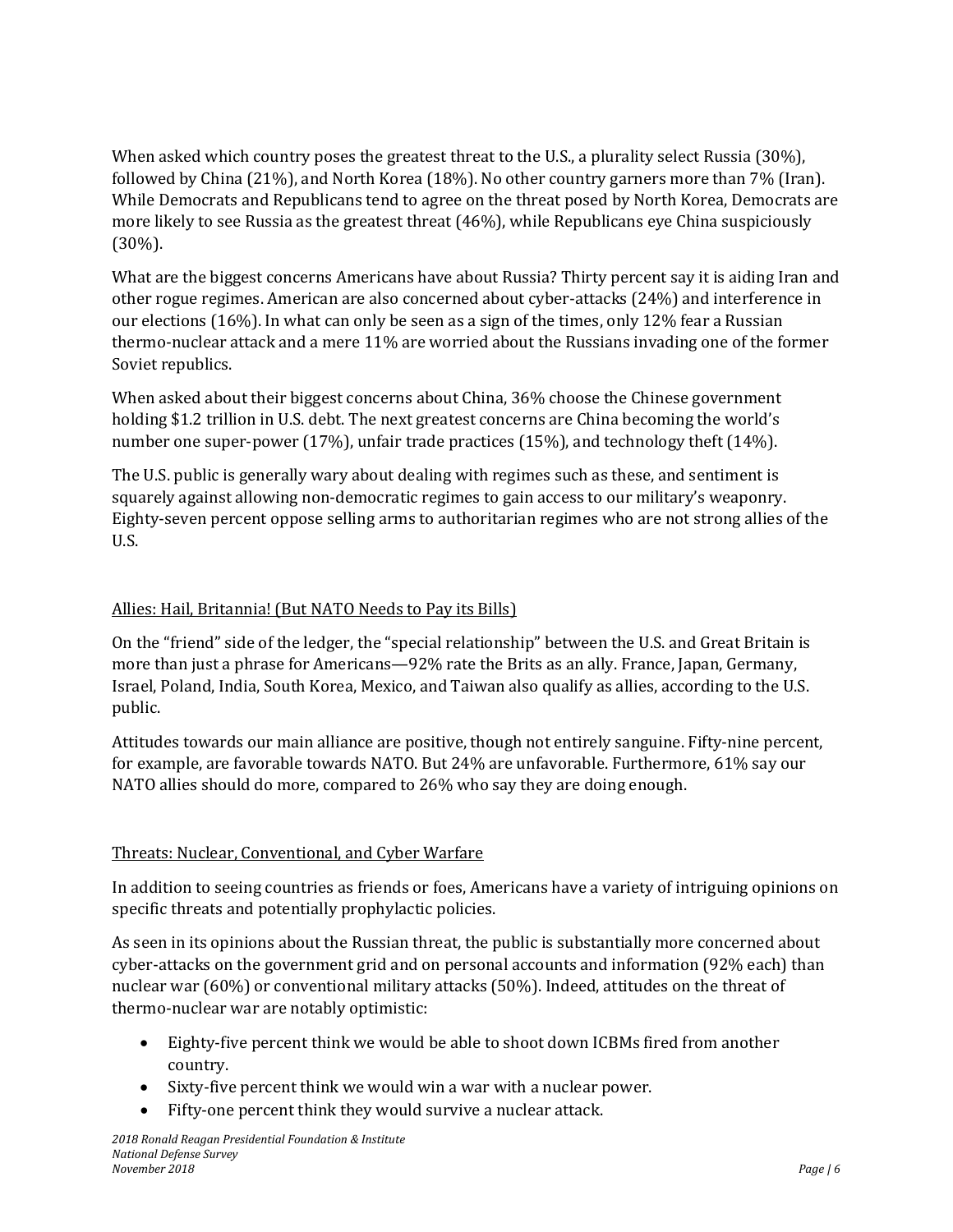However, this general tendency towards unconcern has the potential to obscure several important differences between and amongst groups. First, women are significantly more concerned about nuclear and conventional war than are men. Second, Democrats and college-educated citizens are more concerned about cyber-attacks and nuclear war, while Republicans and those without a college degree are more concerned about terrorist attacks on the homeland.

In addition to these notable sub-groups differences, opinion is also more nuanced on some specific policy queries. For example, Americans are sharply divided about how to handle a possible missile attack from North Korea: 44% favor launching a pre-emptive strike while 44% favor waiting until the attack is actually launched and then counter-striking. The age divide here is striking: those under 30 prefer waiting by a net of 23 points (59% wait, 36% pre-emptive strike), while those over 30 prefer a pre-emptive strike by 5 points. Race also matters, but in a curious way: African-Americans prefer a pre-emptive strike by 9 points, while Latinos prefer to wait by 18 points. Party's effect is perhaps more predictable: Democrats and independents prefer to wait by 6 points, while Republicans prefer a pre-emptive strike by 24 points. Veterans and those in active-duty households favor preemptive action.

# **National Security Flashpoints: Wars and Immigration**

## Iraq and Afghanistan

In the aftermath of the 9/11 attacks, a number of divisive security issues arose. None were more controversial than the wars in Iraq and Afghanistan. Judgments about these actions remain mixed, although more see these efforts negatively than positively. About half (51%) rate the war in Iraq as a failure, while 40% say it was mostly a success. Similarly, 49% say the war in Afghanistan is a failure compared to 38% who call it a success. Moreover, there is little stomach for ramping up our efforts in Afghanistan—45% want to keep troop levels in Afghanistan the same, while 35% want to decrease troop levels. Attitudes on Iraq and Afghanistan are clearly affected by party identification—Republicans, in particular, are much more likely to see these efforts as successful than others. The effects of other political and demographic variables are dwarfed by those we see for partisanship.

# **Immigration**

In recent years, as these foreign wars have wound down, security threats have often been framed in terms of protecting our borders rather than attacking terrorism abroad. This perspective resonates with a sizable minority of the American public. About four in ten see illegal immigration as a major security threat – yet there is little agreement about the efficacy of a border wall in addressing the issue. Slightly less than three-in-ten (28%) think building a wall will have a substantial positive effect on U.S. security, while almost as many (23%) think a wall would make the U.S. *less* safe. Most of those who think illegal immigration is a major threat think the wall would have a substantial positive effect (63%).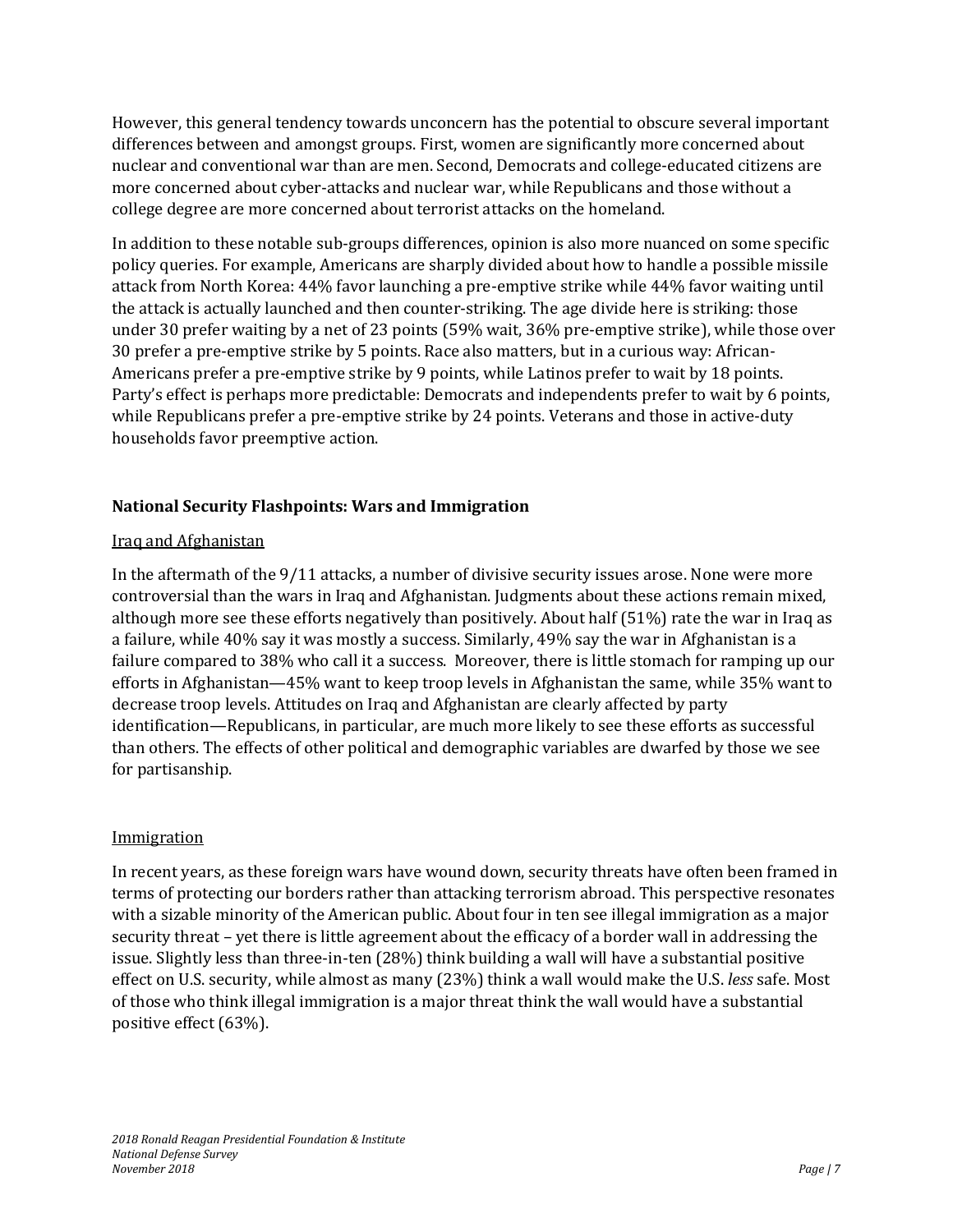#### **Evaluations of Presidents**

When asked about their attitudes towards recent presidents (Ronald Reagan through Donald Trump), President Reagan is rated the most favorably. Seventy-seven percent view the Gipper somewhat or very favorably. Just behind Reagan is George H.W. Bush (65% favorable), Bill Clinton (63%), Barack Obama (60%), George W. Bush (57%), and Donald Trump (44%).



#### **Figure 5—Evaluations of Recent Presidents**

Q80 - Q85: Thinking now about recent presidents, please tell me if you have a very favorable, somewhat favorable, somewhat unfavorable, or very unfavorable opinion of each one I mention.

## **Conclusion**

While we know a great deal about domestic policy attitudes, we know much less about foreign policy attitudes. Moreover, what we do know is that political context and the preferences of officeholders and other political elites have a significant impact on public opinion. Our data appear to show that post-Cold War attitudes are in transition; from a world where conventional military threats dominated our consciousness to a world where cyber-security and artificial intelligence threats are upper-most in our minds. This new world is defined by fluidity—threats can come from anywhere and old definitions of friend and foe are (with a few notable exceptions) subject to constant reinterpretation.

General assessments and specific opinions vary by somewhat several demographic and political characteristics, most notably age, education, and party identification. For example, Americans who are younger, more educated, and more Democratic are more likely to emphasize threats related to technology. These individuals, however, are just as likely as their older, less well-educated, and more Republican counter-parts to express confidence that the U.S. military is up to the task of defending us in this new world.